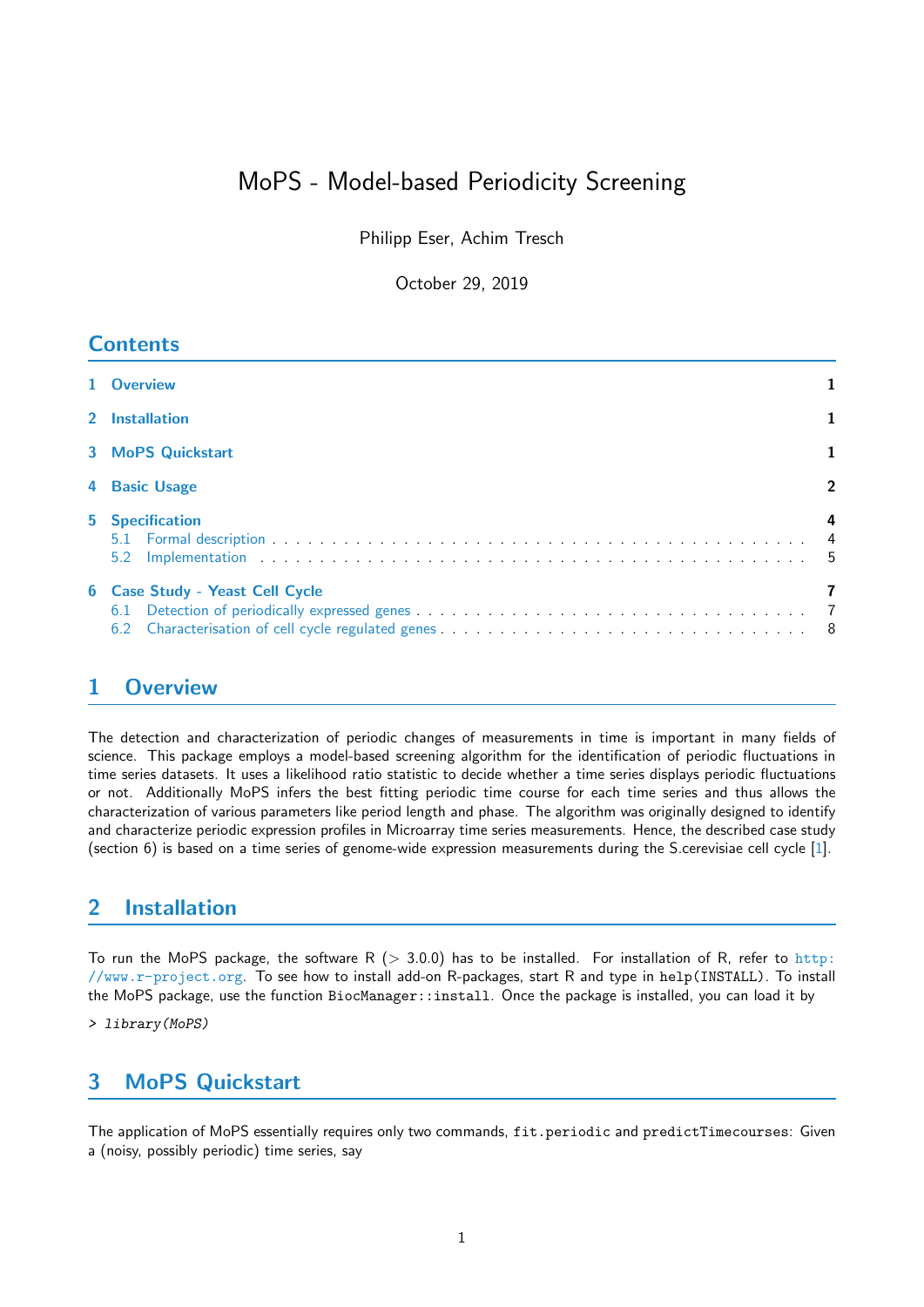```
> y = 2 * sin (seq (0, 6 * pi, length.out = 50))> y.noise = y+rnorm(50,sd=1)
```
we can estimate a best periodic fit to the time series y.noise by

> res = fit.periodic(y.noise)

the fitted time course can be accessed by

> predicted = predictTimecourses(res)

We visualize the results in a plot:

- > plot(y.noise,type="l",col="red")
- > points(y,type="l")
- > points(predicted,type="l",lwd=2.5,col="limegreen")



### <span id="page-1-0"></span>4 Basic Usage

This section illustrates the basic usage of MoPS to fit periodic time courses to time series data. We demonstrate the use of MoPS at the example of 10 time series consisting of 41 consecutive measurements each (see help(fit.periodic) for more information on how these data were obtained).

> data(basic) > dim(basic)

#### [1] 10 41

For illustration, let us plot time course 1 and 10.

```
> par(mfrow=c(2,1))
> plot(basic[1,],type="l",main="time course No. 1",xlab="",ylab="[arb. units]")
> plot(basic[10,],type="l",main="time course No. 2",xlab="",ylab="[arb. units]")
```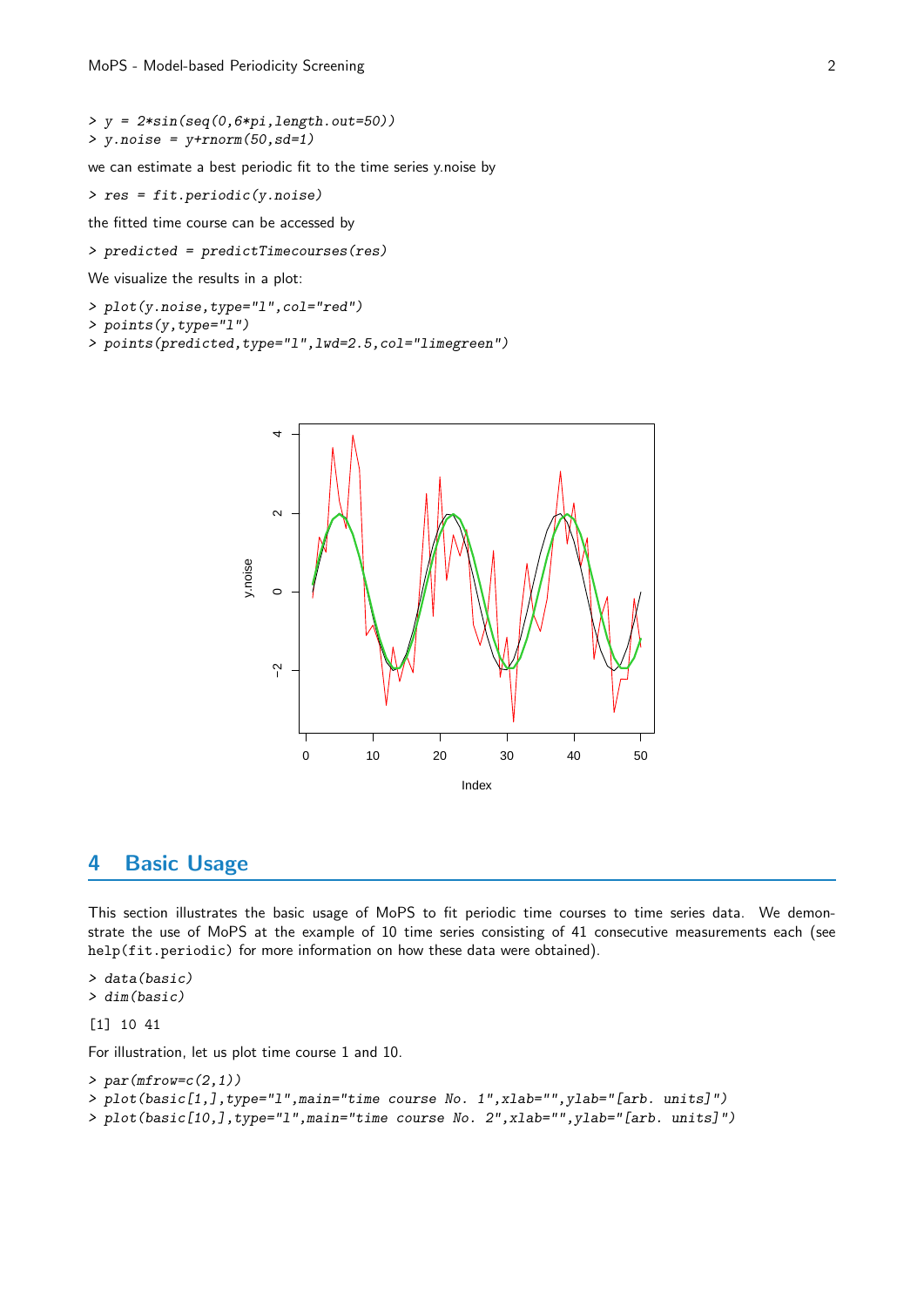

The function fit.periodic performs the fitting of periodic functions to each time series in the data matrix. The results can be converted to a data.frame that yields the best fitting periodic parameters for each time series.

```
> res = fit.periodic(basic)
> result.as.dataframe(res)
```

| $ID_1$          | 1.12 | 7    | 13 | 0 | 0.08 | 0.95                                                                               |
|-----------------|------|------|----|---|------|------------------------------------------------------------------------------------|
| ID <sub>2</sub> | 1.48 | 8    | 14 |   |      | 0.92                                                                               |
|                 | 1.76 | 11   | 14 | 0 | 0.05 | 0.97                                                                               |
| $ID_4$          | 1.39 | 13   | 14 | 0 | 0.06 | 1.07                                                                               |
| $ID_5$          | 1.06 | 1    | 14 | 0 | 0.01 | 0.92                                                                               |
| ID 6            | 1.18 | 3    | 14 |   |      | 0.93                                                                               |
| $ID_7$          | 1.72 | 6    | 14 |   |      | 1.01                                                                               |
| ID <sub>8</sub> | 1.63 | 9    | 13 | 0 | 0.10 | 1.13                                                                               |
| $ID_9$          | 1.26 | 10   | 14 | 0 | 0.03 | 1.12                                                                               |
| $10$ ID_10      | 1.26 | 12   | 14 | 0 | 0.12 | 0.96                                                                               |
|                 |      | ID 3 |    |   |      | ID score phi lambda sigma mean amplitude<br>$0 - 0.03$<br>$0 - 0.03$<br>$0 - 0.02$ |

For each time series (black line), using the fitted parameters, we can now calculate and plot the predicted time course (green). By default, predictTimecourses returns a matrix of the same dimension as the input matrix basic that was used for learning the parameters.

```
> fitted.mat = predictTimecourses(res)
> dim(fitted.mat)
```

```
[1] 10 41
```

```
> par(mfrow=c(2,1))
```

```
> plot(basic[1,],type="l",main="time course No. 1",xlab="",ylab="[arb. units]")
```
> points(fitted.mat[1,],type="l",col="limegreen",lwd=2)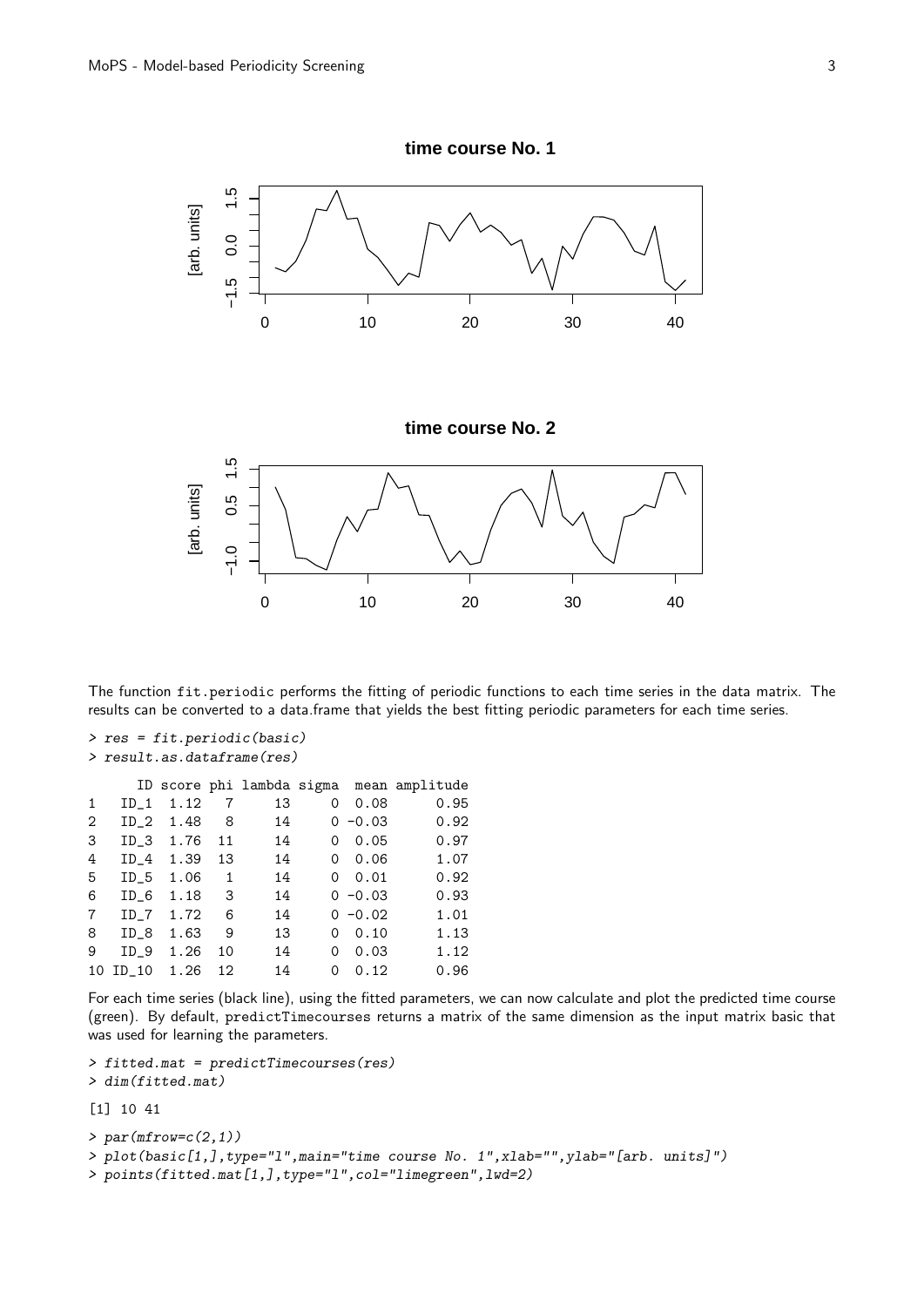> plot(basic[10,],type="l",main="time course No. 2",xlab="",ylab="[arb. units]") > points(fitted.mat[10,],type="l",col="limegreen",lwd=2)



**time course No. 1**

### <span id="page-3-0"></span>5 Specification

#### <span id="page-3-1"></span>5.1 Formal description

MoPS determines an optimal periodic fit to a given time series. It provides the parameters of the optimal fit, plus a periodicity score that can be used to rank several time courses according to their periodicity. The central idea is to compare the best least squares fit among an exhaustive set of periodic test functions with the best fit of a corresponding set of non-periodic test functions. The log likelihood ratio of these two fits is our periodicity score (see Figure 1).

MoPS uses periodic curves that are parametrized by a 6-tuple (lambda, sigma, phi, psi, mean, amplitude) of parameters. The period length lambda defines the time duration between two consecutive maxima. The parameter phi determines the phase, e.g. the time point at which the time course assumes its maximal values. The parameter sigma determines the magnitude of attenuation of the signal along the complete time course. This can arise if there is increasing synchrony loss with time, leading to a blurred profile with decreasing amplitude. Finally, the parameter psi allows the generation of more flexible periodic test functions by deforming the sine wave curves at variable sampling points (see Figure 2).

Note that we use an equidistant grid of phases which is independent of the period length (lambda). This makes sure that for each lambda the same phase increment is used and thus does not favor test functions with small lambda.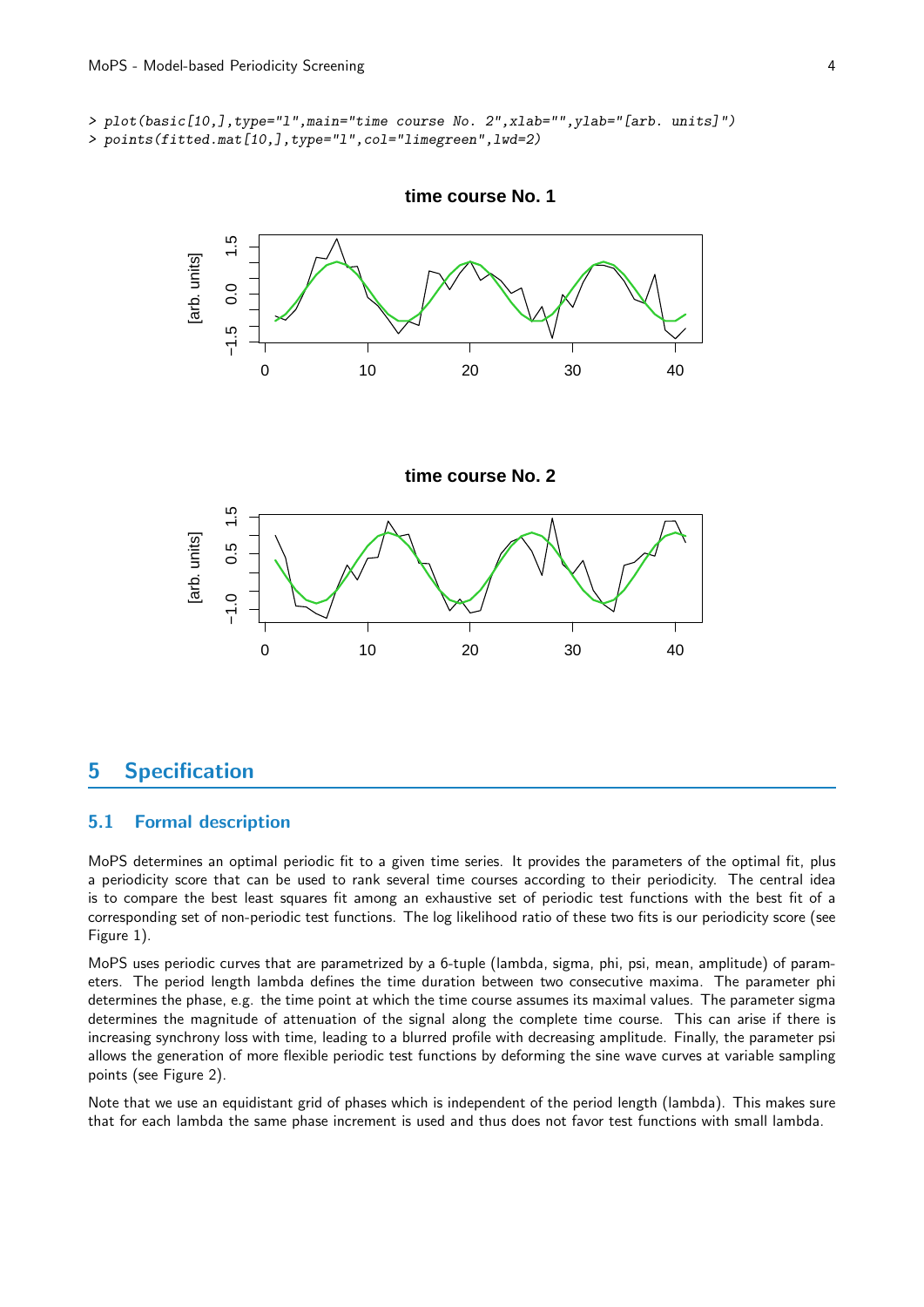

Figure 1: Scoring of time series according to periodicity. Each input time course is fitted to an exhaustive set of periodic (left) and non-periodic (right) test functions. The log likelihood ratio of the best fitting test functions is the periodicity score (taken from [\[1\]](#page-8-0)).



Figure 2: Fitting of a characteristic periodic profile to time course measurements. See text for a description of the parameters (taken from [\[1\]](#page-8-0)).

#### <span id="page-4-0"></span>5.2 Implementation

The main function of the MoPS package is fit.periodic, a method that determines an optimal fit of a periodic curve to a given time course. The function takes as input a matrix containing time series measurements and optionally a set of parameters that are used to model the underlying periodicity.

fit.periodic automatically creates periodic test functions based on all possible combinations of the input parameters. It further creates non-periodic test functions that represent a diverse set of constant time courses. It then compares each input time course to all periodic and non-periodic test functions with linear regression based on the lm function to estimate the likelihood of periodic behaviour. Instead of using plain least squares regression, the user can specify a vector of regression weights for each measurement. This is particularly useful when the magnitude of the measurement error is not constant for all measurements, as, e.g., for gene expression measurements.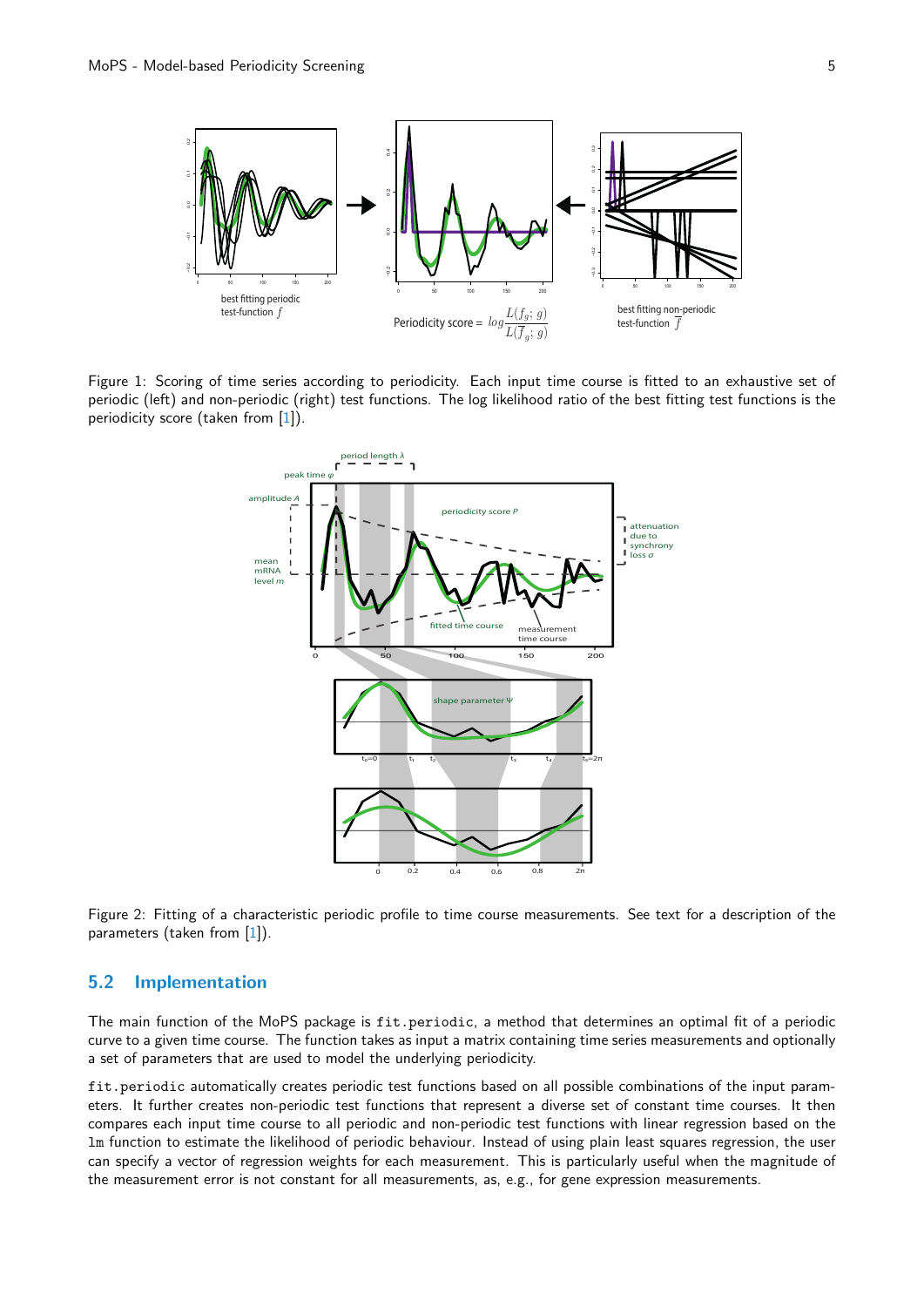The screening result is returned as a list object (for a detailed description, see help(fit.periodic)). The first slot contains the screening result for each time series (here only the first is shown):

This result list serves as input to the function predictTimecourses and thus contains several parameters that need not necessarily be accessed by the user. The function result.as.dataframe can convert the result object to a data.frame which includes only the time series specific best fitting periodic parameters:

> head(result.as.dataframe(res))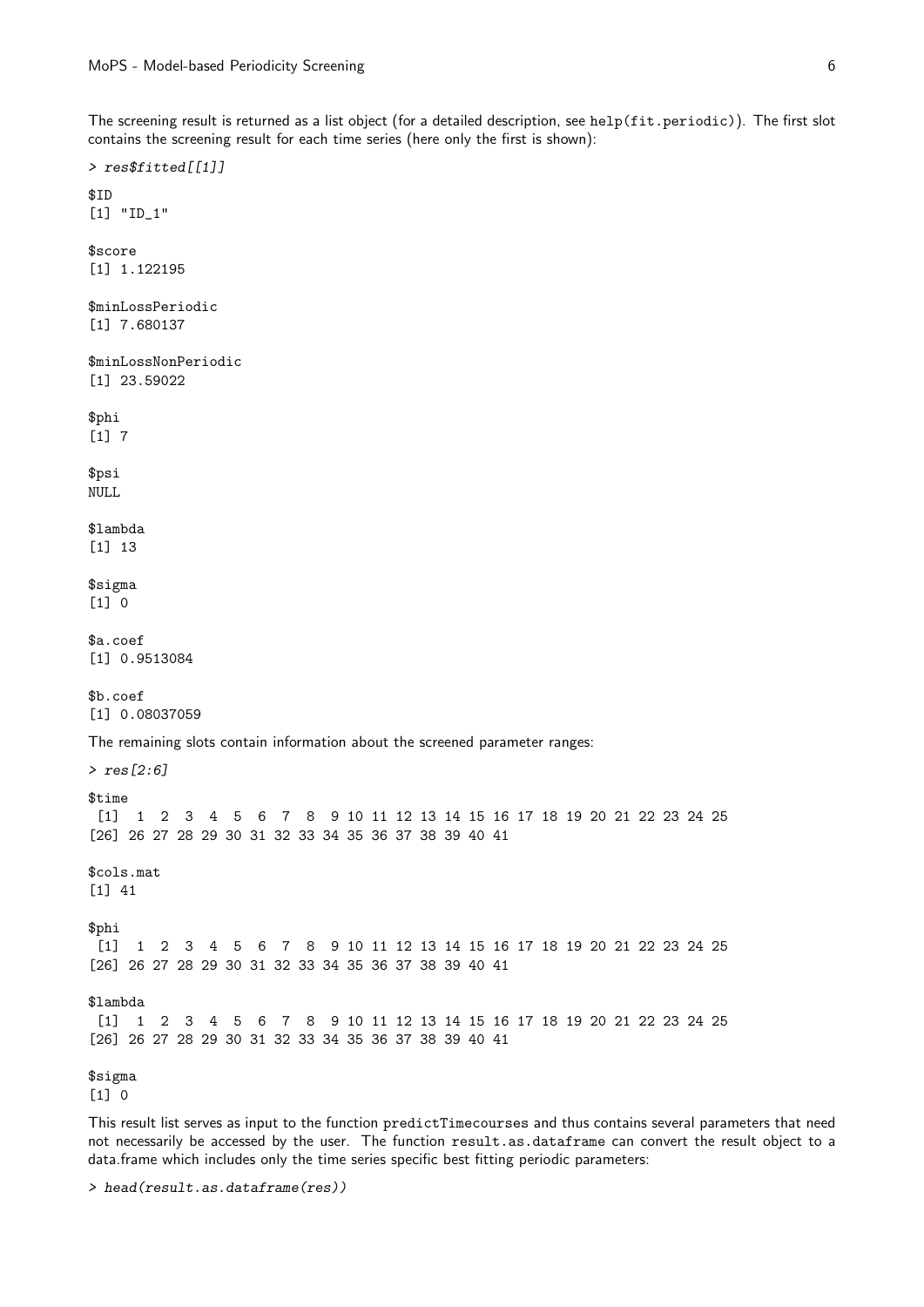|  |                           |    |                | ID score phi lambda sigma mean amplitude |
|--|---------------------------|----|----------------|------------------------------------------|
|  | $1 ID_1 1.12 7$           | 13 | 0.08           | 0.95                                     |
|  | 2 ID 2 1.48 8             | 14 | $0 - 0.03$     | 0.92                                     |
|  | 3 ID_3 1.76 11            | 14 | $0 \quad 0.05$ | 0.97                                     |
|  | 4 ID <sub>4</sub> 1.39 13 | 14 | 0.06           | 1.07                                     |
|  | 5 ID_5 1.06 1             | 14 | $0 \quad 0.01$ | 0.92                                     |
|  | 6 ID 6 1.18 3             | 14 | $0 - 0.03$     | 0.93                                     |
|  |                           |    |                |                                          |

The function predictTimecourses constructs the best fitting periodic time course for each entry. By default, the resulting matrix of predicted time courses has the same dimensions as the original input matrix. However, the number of columns changes, if the user chooses a phase grid that has more resolution (less spacing) than the measurements points.

### <span id="page-6-0"></span>6 Case Study - Yeast Cell Cycle

The following section illustrates the workflow for the identification and characterization of cell cycle regulated genes in expression time series data. We start by loading a data matrix that contains normalized mRNA expression time series of 200 genes (rows) (subset of data published in [\[1\]](#page-8-0), ArrayExpress E-MTAB-1908). The values in each column correspond to the measurements taken at different time points after release from cell cycle arrest. It entails 41 samples that are separated by 5 minutes, covering a total of 205 minutes.

> data(ccycle)

 $\geq$  timepoints = seq(5,205,5)

#### <span id="page-6-1"></span>6.1 Detection of periodically expressed genes

The first step in the MoPS screening procedure is the construction of the exhaustive set of periodic test functions. This is done by specifying a cartesian grid of parameters that define the test functions. I.e., for each parameter, we specify a set of values that will be combined with all other parameter choices. We aim to identify genes that are expressed in a cell cycle regulated manner and thus show periodic expression profiles. We will use the input parameters phi, lambda and sigma to model this periodic expression. Accordingly, lambda corresponds to the cell cycle length, phi is the time at which maximal expression is achieved and sigma corresponds to the magnitude of synchrony loss.

While phi and lambda are basic parameters of periodic functions, sigma is harder to conceive: it determines the magnitude of attenuation along the complete time course. Here, this arises from cell cycle length differences of individual cells in the population which in turn leads to increasing loss of synchrony after release from cell cycle arrest.

By choosing meaningful parameter ranges for lambda, phi and sigma we screen our data for cell cycle regulated genes:

```
> phi = seq(5, 80, 5)> lambda = seq(40,80,5)
> sigma = seq(4,8,1)
> res = fit.periodic(ccycle,timepoints=timepoints,phi=phi,lambda=lambda,sigma=sigma)
> res.df = result.as.dataframe(res)
> head(res.df)
      ID score phi lambda sigma mean amplitude
1 YPR179C -0.03 15 40 8 90.94 28.97
2 YLR212C 1.28 15 60 5 1288.87 578.22
3 YAR003W 1.14 15 65 7 539.42 182.85
4 YGL148W -0.59 30 40 8 5834.10 530.00
5 YKL068W -0.08 45 55 4 1202.26 49.12
6 YDR019C -0.56 5 50 5 1307.84
```
fit.periodic returns the best-fitting periodic parameter set and periodicity score for each gene. Genes with a positive score achieve better fits with periodic than non-periodic test functions. However, this does not imply statistical significance, it merely provides a ranking of genes. The fitting results are used to predict the periodic time courses for all genes: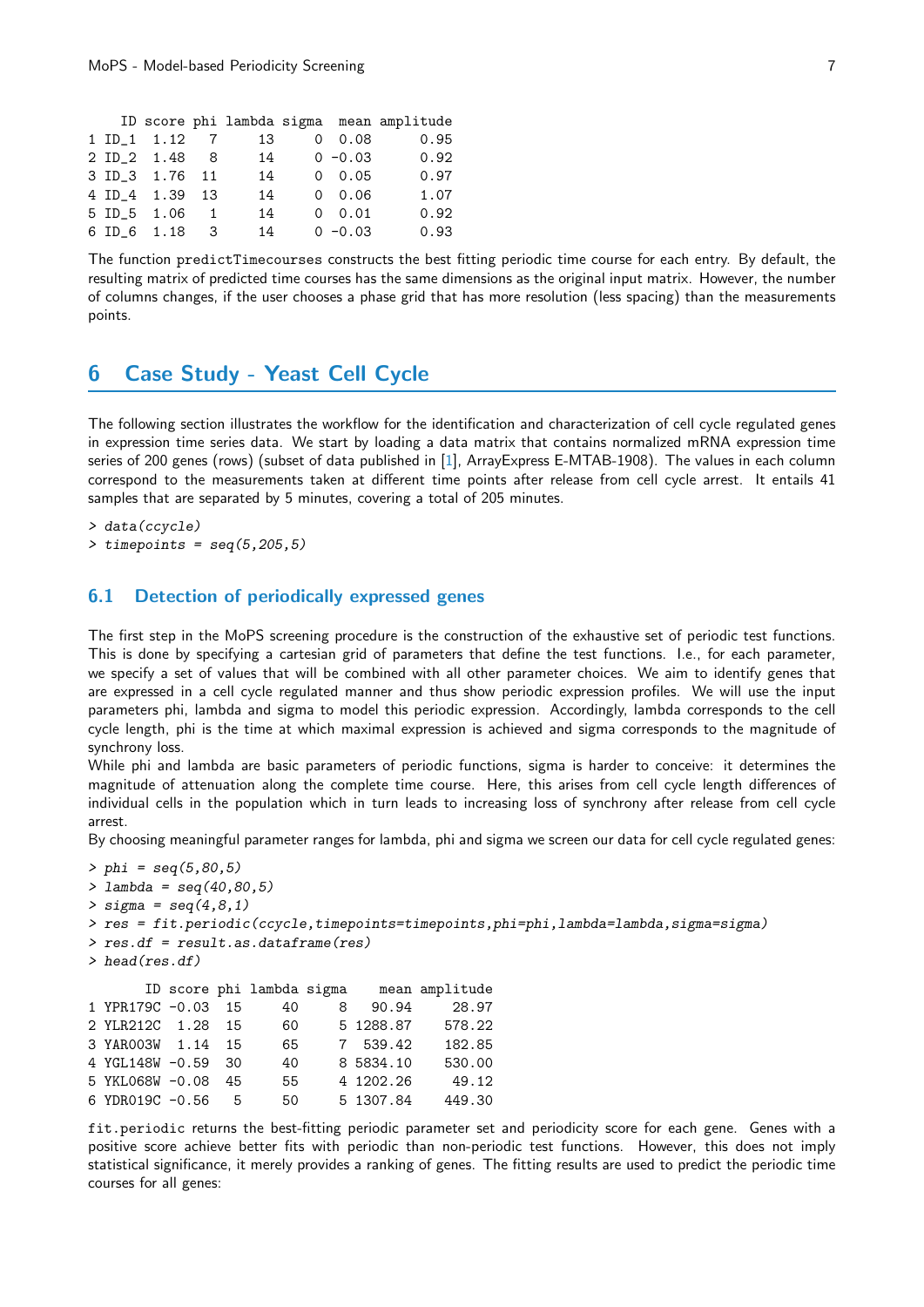```
> time.courses = predictTimecourses(res)
> dim(time.courses)
```
[1] 200 41

This results in a numeric matrix containing the fitted characteristic time courses, which can be plotted for individual genes.

```
> id = "YPL133C"> t = time.courses[id,]> plot(timepoints,t,type="l",col="limegreen",lwd=2.5,main=id,
+ xlab="time [min]",ylab="expression",ylim=c(220,580))
> points(timepoints,ccycle[id,],type="l",col="black")
```


Using the gene-specific best fitting parameters of genes with score  $> 0$ , we can derive the median cell cycle length and variation in the population.

```
> lambda.global = median(res.df$lambda[res.df$score > 0])
> lambda.global
```
[1] 60

```
> sigma.global = median(res.df$sigma[res.df$score > 0])
> sigma.global
[1] 7
```
#### <span id="page-7-0"></span>6.2 Characterisation of cell cycle regulated genes

The following analyses aim to characterize the periodic time courses of cell cycle regulated genes. MoPS provides an optional parameter psi that defines the flexibility to shape the periodic test functions. Using this parameter, the number of created test functions increases greatly and leads to better fits. The larger the number of psi, the more flexible but also more time consuming the calculations.

In this case study, the estimated cell cycle length (lambda.global) and its variation in the cell population (sigma.global) is a common characteristic and should be the same for all genes. Thus we want to fix these global parameters and fit the gene-specific phase and shape (psi) of the gene expression time courses.